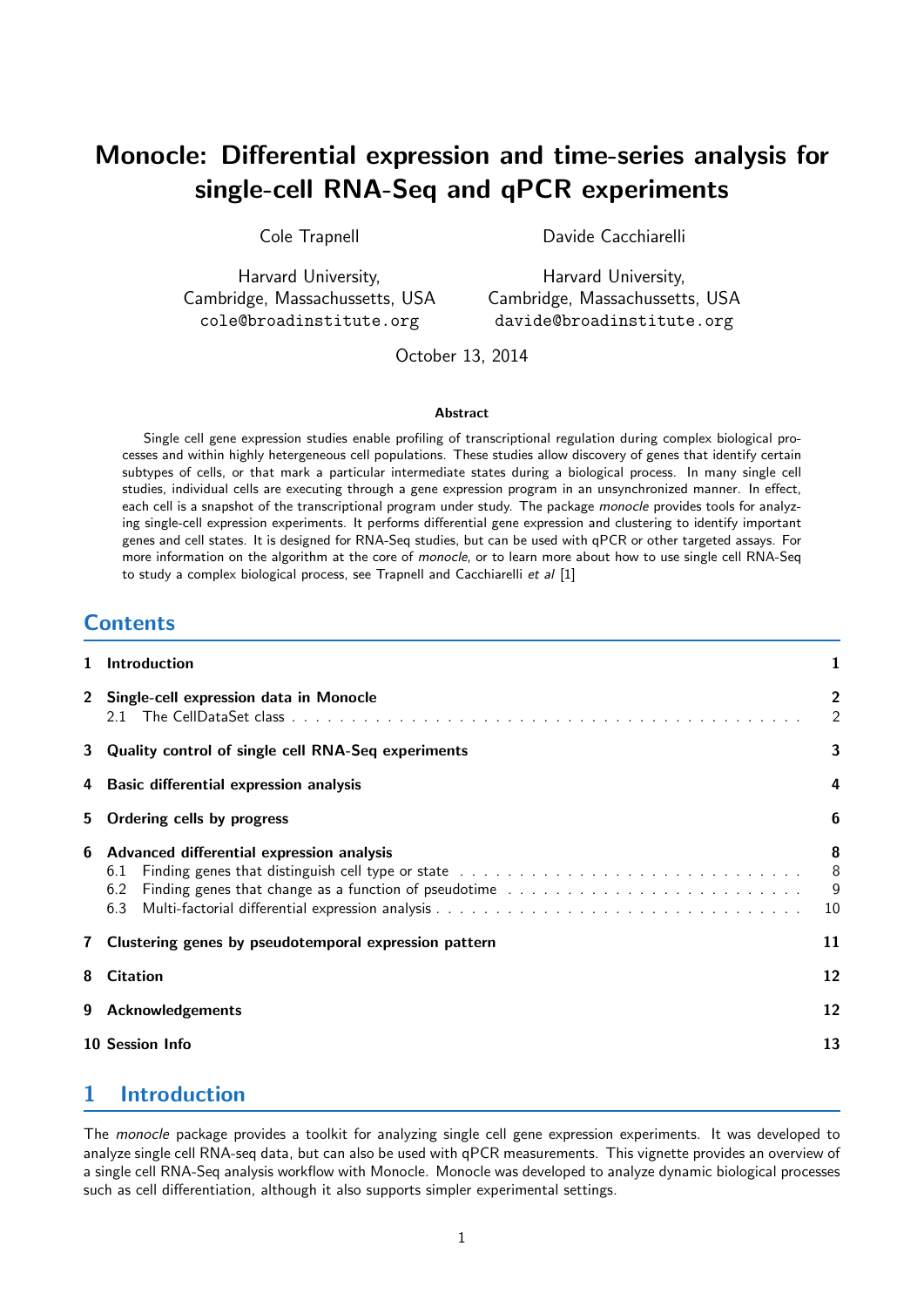As cells differentiate, they undergo a process of transcriptional re-configuration, with some genes being silenced and others newly activated. While many studies have compared cells at different stages of differentiation, examining intermediate states has proven difficult, for two reasons. First, it is often not clear from cellular morphology or established markers what intermediate states exist between, for example, a precursor cell type and its terminally differentiated progeny. Moreover, two cells might transit through a different sequence of intermediate stages and ultimately converge on the same end state. Second, even cells in a genetically and epigenetically clonal population might progress through differentiation at different rates in vitro, depending on positioning and level of contacts with neighboring cells. Looking at average behavior in a group of cells is thus not necessarily faithful to the process through which an individual cell transits.

Monocle computationally reconstructs the transcriptional transitions undergone by differentiating cells. It orders a mixed, unsynchronized population of cells according to progress through the learned process of differentiation. Because the population may actually differentiate into multiple separate lineages, Monocle allows the process to branch, and can assign each cell to the correct sub-lineage. It subsequently identifies genes which distinguish different states, and genes that are differentially regulated through time. Finally, it performs clustering on all genes, to classify them according to kinetic trends. The algorithm is inspired by and and extends one proposed by Magwene et al to time-order microarray samples [\[2\]](#page-12-2). Monocle differs from previous work in three ways. First, single-cell RNA-Seq data differ from microarray measurements in many ways, and so Monocle must take special care to model them appropriately at several steps in the algorithm. Secondly, the earlier algorithm assumes that samples progress along a single trajectory through expression space. However, during cell differentiation, multiple lineages might arise from a single progenitor. Monocle can find these lineage branches and correctly place cells upon them. Finally, Monocle also performs differential expression analysis and clustering on the ordered cells to help a user identify key events in the biological process of interest.

#### <span id="page-1-0"></span>2 Single-cell expression data in Monocle

The monocle package takes a matrix of expression values, which are typically for genes (as opposed to splice variants), as calculated by Cufflinks [\[3\]](#page-12-3) or another gene expression estimation program. Monocle assumes that gene expression values are log-normally distributed, as is typical in RNA-Seq experiments. Monocle does not normalize these expression values to control for library size, depth of sequencing, or other sources of technical variability - whichever program that you use to calculate expression values should do that. Monocle is not meant to be used with raw counts, and doing so could produce nonsense results.

#### <span id="page-1-1"></span>2.1 The CellDataSet class

monocle holds single cell expression data in objects of the CellDataSet class. The class is derived from the Bioconductor ExpressionSet class, which provides a common interface familiar to those who have analyzed microarray experiments with Bioconductor. The class requires three input files:

- 1. exprs, a numeric matrix of expression values, where rows are genes, and columns are cells
- 2. phenoData, an AnnotatedDataFrame object, where rows are cells, and columns are cell attributes (such as cell type, culture condition, day captured, etc.)
- 3. featureData, an AnnotatedDataFrame object, where rows are features (e.g. genes), and columns are gene attributes, such as biotype, gc content, etc.

The expression value matrix *must* have the same number of columns as the phenoData has rows, and it must have the same number of rows as the featureData data frame has rows. Row names of the phenoData object should match the column names of the expression matrix. Row names of the featureData object should match row names of the expression matrix.

You can create a new CellDataSet object as follows:

```
#not run
fpkm_matrix <- read.table("fpkm_matrix.txt")
sample_sheet <- read.delim("cell_sample_sheet.txt")
gene_ann <- read.delim("gene_annotations.txt")
pd <- new("AnnotatedDataFrame", data = sample_sheet)
fd <- new("AnnotatedDataFrame", data = gene_ann)
HSMM <- newCellDataSet(as.matrix(fpkm_matrix), phenoData = pd, featureData = fd)
```
It is often convenient to know how many express a particular gene, or how many genes are expressed by a given cell. Monocle provides a simple function to compute those statistics: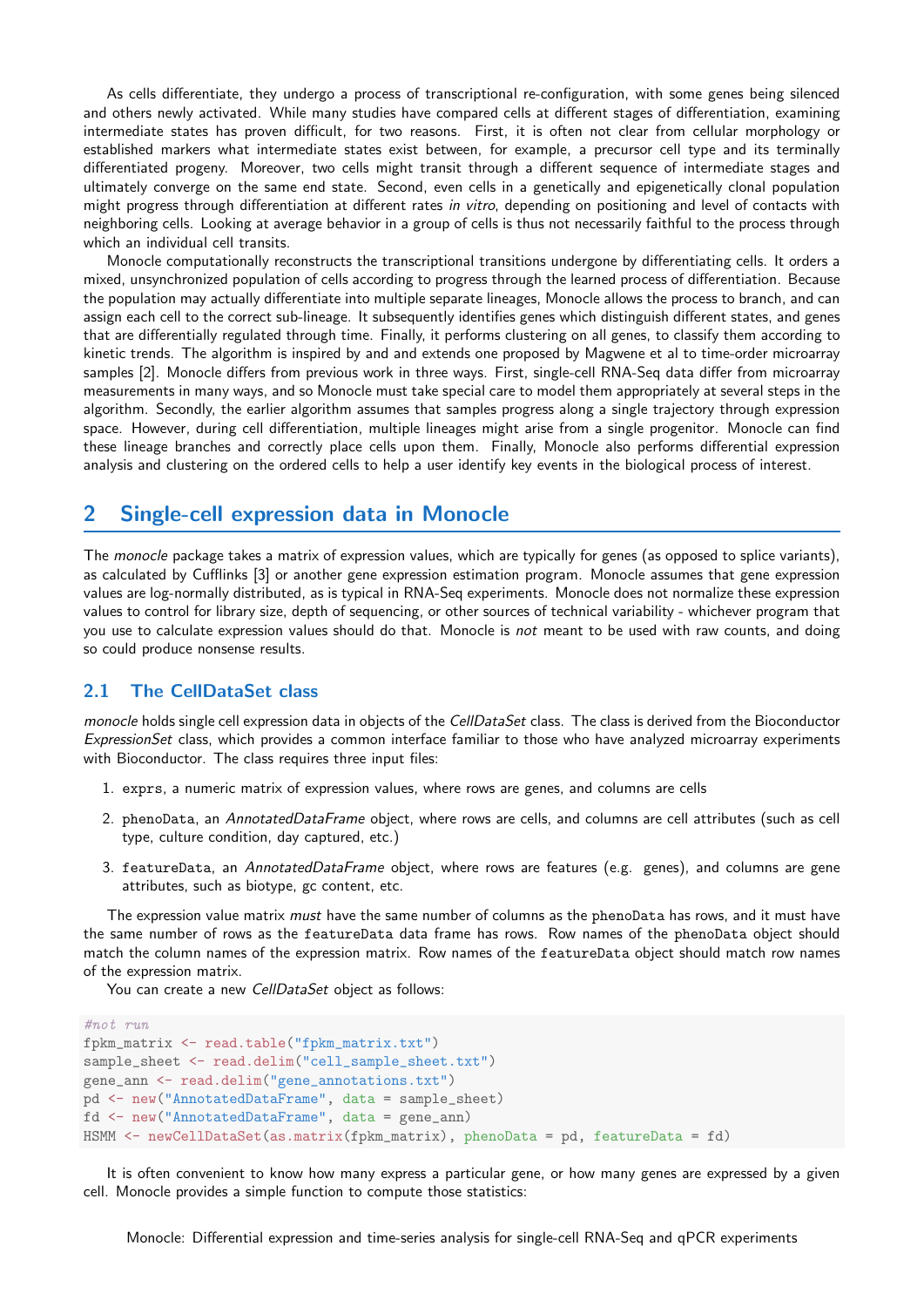HSMM  $\leq$  detectGenes(HSMM, min expr = 0.1) print(head(fData(HSMM)))

| ## |                       | gene_short_name  |                         | biotype num_cells_expressed |
|----|-----------------------|------------------|-------------------------|-----------------------------|
| ## | ENSG00000000003.10    |                  | TSPAN6 protein_coding   | 224                         |
|    | ## ENSG00000000005.5  |                  | TNMD protein_coding     | $\Omega$                    |
| ## | ENSG00000000419.8     |                  | DPM1 protein_coding     | 234                         |
|    | ## ENSG00000000457.8  |                  | SCYL3 protein_coding    | 32                          |
|    | ## ENSG00000000460.12 |                  | Clorf112 protein_coding | 88                          |
|    | ## ENSG00000000938.8  |                  | FGR protein_coding      | $\Omega$                    |
| ## |                       | use_for_ordering |                         |                             |
| ## | ENSG00000000003.10    | <b>FALSE</b>     |                         |                             |
|    | ## ENSG00000000005.5  | <b>FALSE</b>     |                         |                             |
|    | ## ENSG00000000419.8  | <b>FALSE</b>     |                         |                             |
|    | ## ENSG00000000457.8  | <b>FALSE</b>     |                         |                             |
|    | ## ENSG00000000460.12 | TRUE             |                         |                             |
|    | ## ENSG00000000938.8  | <b>FALSE</b>     |                         |                             |
|    |                       |                  |                         |                             |

expressed\_genes <- row.names(subset(fData(HSMM), num\_cells\_expressed >= 50))

The vector expressed\_genes now holds the identifiers for genes expressed in at least 50 cells of the data set. We will use this list later when we put the cells in order of biological progress. It is also sometimes convenient to exclude genes expressed in few if any cells from the CellDataSet object so as not to waste CPU time analyzing them for differential expression.

### <span id="page-2-0"></span>3 Quality control of single cell RNA-Seq experiments

Before proceeding with an in-depth analysis of your experimental data with monocle, you should verify that your data passes several quality control checks. Your single cell RNA-Seq protocol may have given you the opportunity to image individual cells after capture but prior to lysis. This image data allows you to score your cells, confirming that none of your libraries were made from empty wells or wells with excess cell debris. With some protocols and instruments, you may get more than one cell captured instead just a single cell. You should exclude libraries that you believe did not come from a single cell, if possible. Empty well or debris well libraries can be especially problematic for Monocle. It's also a good idea to check that each cell's RNA-seq library was sequenced to an acceptible degree. While there is no widely accepted minimum level for what constitutes seequencing "deeply enough", use your judgement: a cell sequenced with only a few thousand reads is unlikely to yield meaningful measurements.

CellDataSet objects provide a convenient place to store per-cell scoring data: the phenoData slot. Simply include scoring attributes as columns in the data frome you used to create your CellDataSet container. You can then easily filter out cells that don't pass quality control. You might also filter cells based on metrics from high throughput sequencing quality assessment packages such as FastQC. Such tools can often identify RNA-Seq libraries made from heavily degraded RNA, or where the library contains an abnormally large amount of ribosomal, mitochondrial, or other RNA type that you might not be interested in.

The HSMM dataset included with this package has scoring columns built in:

print(head(pData(HSMM)))

| ## |              |                           |      |         |    | Library Well Hours Media Mapped. Fragments Pseudotime State |                   |                |
|----|--------------|---------------------------|------|---------|----|-------------------------------------------------------------|-------------------|----------------|
|    |              | ## TO_CT_A01 SCC10013_A01 | AO1  | $\circ$ | GM | 1958074                                                     | 23.916673         | 1              |
|    |              | ## TO_CT_A03 SCC10013_A03 | A03  | $\circ$ | GM | 1930722                                                     | 9.022265          | 1              |
|    |              | ## TO CT A05 SCC10013 A05 | A05  | $\circ$ | GM | 1452623                                                     | 7.546608          | $\mathbf{1}$   |
|    |              | ## TO_CT_A06 SCC10013_A06 | A06  | $\circ$ | GM | 2566325                                                     | 21.463948         | $\mathbf{1}$   |
|    |              | ## TO CT A07 SCC10013 A07 | A07  | $\circ$ | GM |                                                             | 2383438 11.299806 | 1              |
|    |              | ## TO CT A08 SCC10013 A08 | A08  | $\circ$ | GM | 1472238                                                     | 67.436042         | $\mathfrak{D}$ |
| ## |              | num_genes_expressed       |      |         |    |                                                             |                   |                |
|    | ## TO_CT_A01 |                           | 9770 |         |    |                                                             |                   |                |
|    | ## TO CT A03 |                           | 9180 |         |    |                                                             |                   |                |
|    | ## TO_CT_A05 |                           | 8528 |         |    |                                                             |                   |                |
|    | ## TO CT A06 |                           | 7096 |         |    |                                                             |                   |                |
|    | ## TO CT A07 |                           | 7590 |         |    |                                                             |                   |                |
|    | ## TO CT A08 |                           | 7702 |         |    |                                                             |                   |                |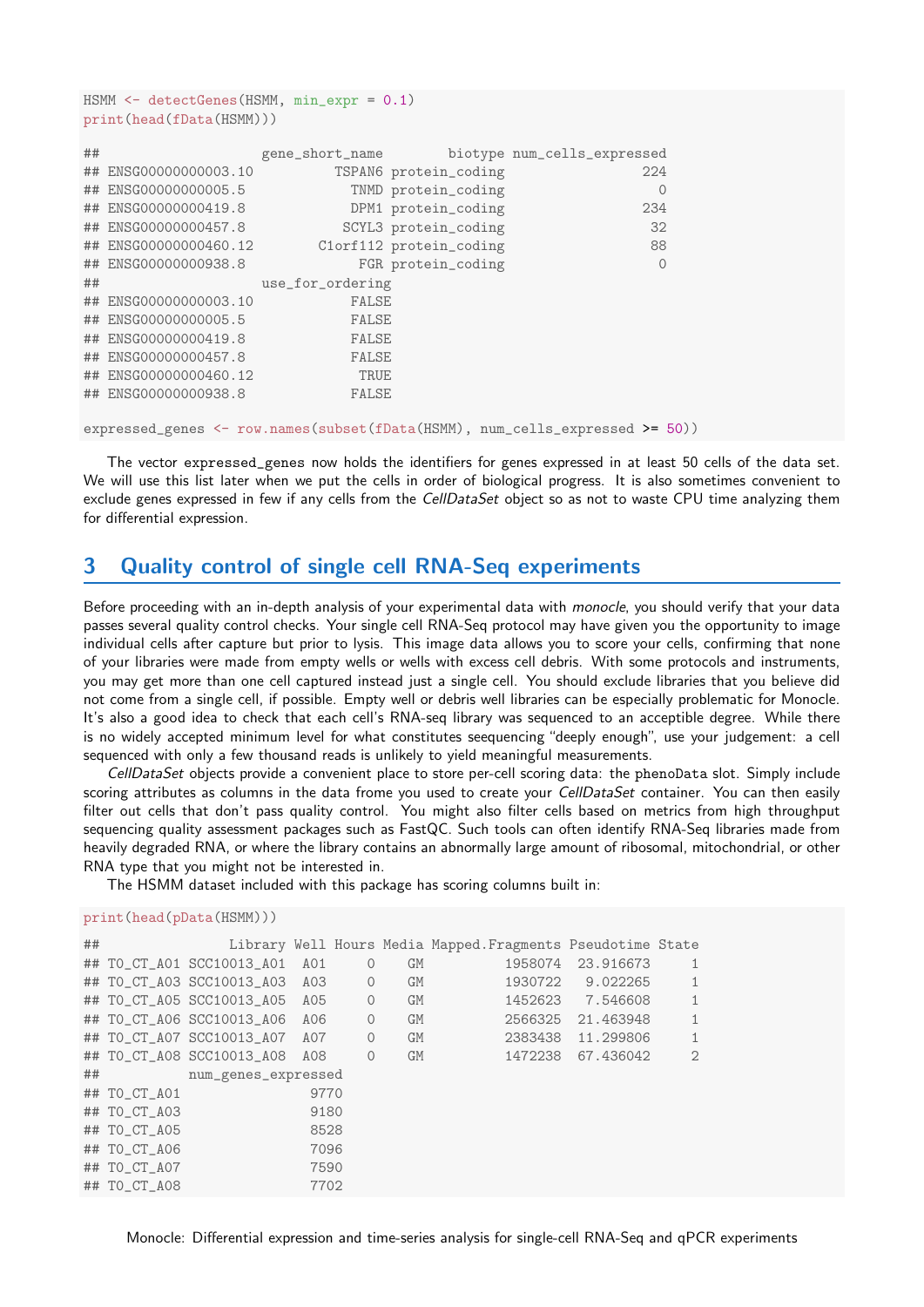This dataset has already been filtered using the following commands:

```
valid_cells \leq row.names(subset(pData(HSMM), Cells.in.Well == 1 & Control == FALSE & Clump == FALSE & De
HSMM <- HSMM[,valid_cells]
```
Once you've excluded cells that do not pass your quality control filters, you should verify that the expression values stored in your *CellDataSet* follow a distribution that is roughly lognormal:



```
## Warning: Removed 2854443 rows containing non-finite values (stat_density).
```


#### <span id="page-3-0"></span>4 Basic differential expression analysis

Differential gene expression analysis is a common task in RNA-Seq experiments. Monocle can help you find genes that are differentially expressed between groups of cells and assesses the statistical signficance of those changes. These comparisons require that you have a way to collect your cells into two or more groups. These groups are defined by columns in the phenoData table of each CellDataSet. Monocle will assess the signficance of each gene's expression level across the different groups of cells.

Performing differential expression analysis on all genes in the human genome can take a substantial amount of time. For a dataset as large as the myoblast data from [\[1\]](#page-12-0), which contains several hundred cells, the analysis can take several hours on a single CPU. Let's select a small set of genes that we know are important in myogenesis to demonstrate Monocle's capabilities:

```
marker_genes <- row.names(subset(fData(HSMM),
                                 gene_short_name %in% c("MEF2C", "MEF2D", "MYF5", "ANPEP", "PDGFRA",
                                                         "MYOG", "TPM1", "TPM2", "MYH2", "MYH3", "NCAM1",
                                                         "CDK1", "CDK2", "CCNB1", "CCNB2", "CCND1", "CCNA
```
In the myoblast data, the cells collected at the outset of the experiment were cultured in"growth medium"(GM) to prevent them from differentiating. After they were harvested, the rest of the cells were switched over to"differentiation medium" (DM) to promote differentiation. Let's have monocle find which of the genes above are affected by this switch:

```
diff_test_res <- differentialGeneTest(HSMM[marker_genes,],
                                      fullModelFormulaStr="expression~Media")
```
Monocle: Differential expression and time-series analysis for single-cell RNA-Seq and qPCR experiments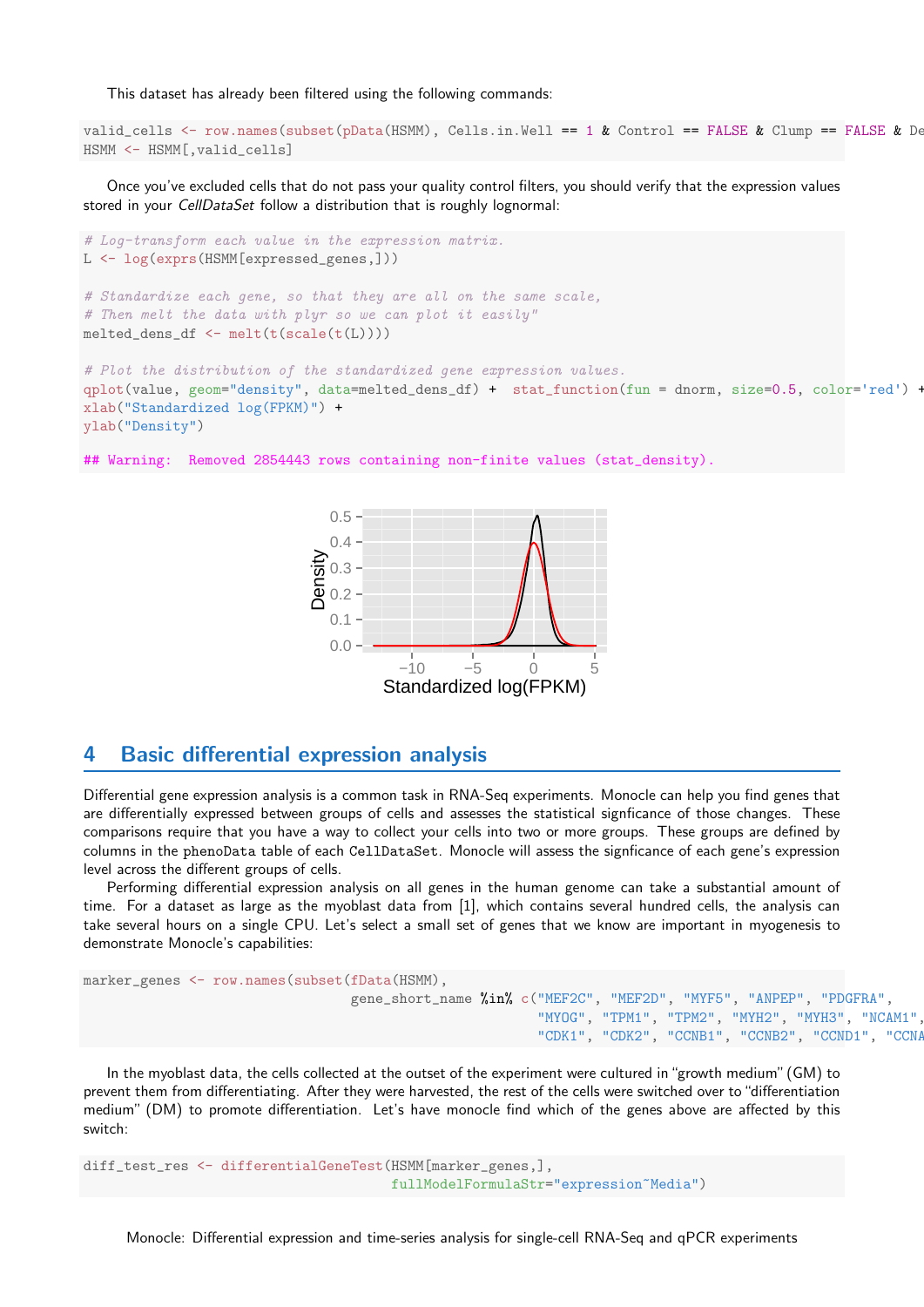# Select genes that are significant at an FDR < 10% sig\_genes <- subset(diff\_test\_res, qval < 0.1) # Attach the HUGO symbols and other featureData for these genes sig\_genes <- merge(fData(HSMM), sig\_genes, by="row.names") sig\_genes[,c("gene\_short\_name", "pval", "qval")] ## gene\_short\_name pval qval ## 1 MEF2C 4.467856e-02 4.691249e-02 ## 2 TNNT1 1.609316e-03 2.112228e-03 ## 3 MYH3 2.105695e-15 4.421959e-14 ## 4 CCND1 3.050216e-03 3.767914e-03 ## 5 MYF5 1.734181e-12 1.213927e-11 ## 6 TNNC1 1.295710e-07 3.023323e-07 ## 7 MEF2D 1.226788e-02 1.431252e-02 ## 8 TNNT2 1.414059e-05 2.699568e-05 ## 9 MYOG 4.811366e-11 2.020774e-10 ## 10 CDK2 4.478085e-05 7.836649e-05 ## 11 MYH2 2.481852e-04 4.009145e-04 ## 12 ID1 7.529538e-10 2.635338e-09 ## 13 CCNA1 7.200186e-02 7.200186e-02 ## 14 CCNB1 9.506501e-09 2.851950e-08 ## 15 PDGFRA 1.130272e-07 2.966964e-07 ## 16 TPM1 5.033852e-07 1.057109e-06 ## 17 NCAM1 3.886923e-02 4.296073e-02 ## 18 CCNB2 5.277032e-14 5.540883e-13 ## 19 ANPEP 3.842662e-04 5.763993e-04 ## 20 CDK1 1.118992e-11 5.874708e-11 ## 21 TPM2 1.570507e-03 2.112228e-03

So 18 of the 22 genes are significant at a 10% false discovery rate! This isn't surprising, as most of the above genes are highly relevant in myogenesis. Monocle also provides some easy ways to plot the expression of a small set of genes grouped by the factors you use during differential analysis. This helps you visualize the differences revealed by the tests above. One type of plot is a "jitter" plot.

```
MYOG_ID1 <- HSMM[row.names(subset(fData(HSMM),
                                 gene_short_name %in% c("MYOG", "ID1"))),]
plot_genes_jitter(MYOG_ID1, grouping="Media", ncol=2)
```


<span id="page-4-0"></span>Note that we can control how to layout the genes in the plot by specifying the number of rows and columns. See the man page on plot\_genes\_jitter for more details on controlling its layout. Most if not all of Monocle's plotting routines return a plot object from the *ggplot2*. This package uses a grammar of graphics to control various aspects of a plot, and makes it easy to customize how your data is presented. See the ggplot2 book [?] for more details.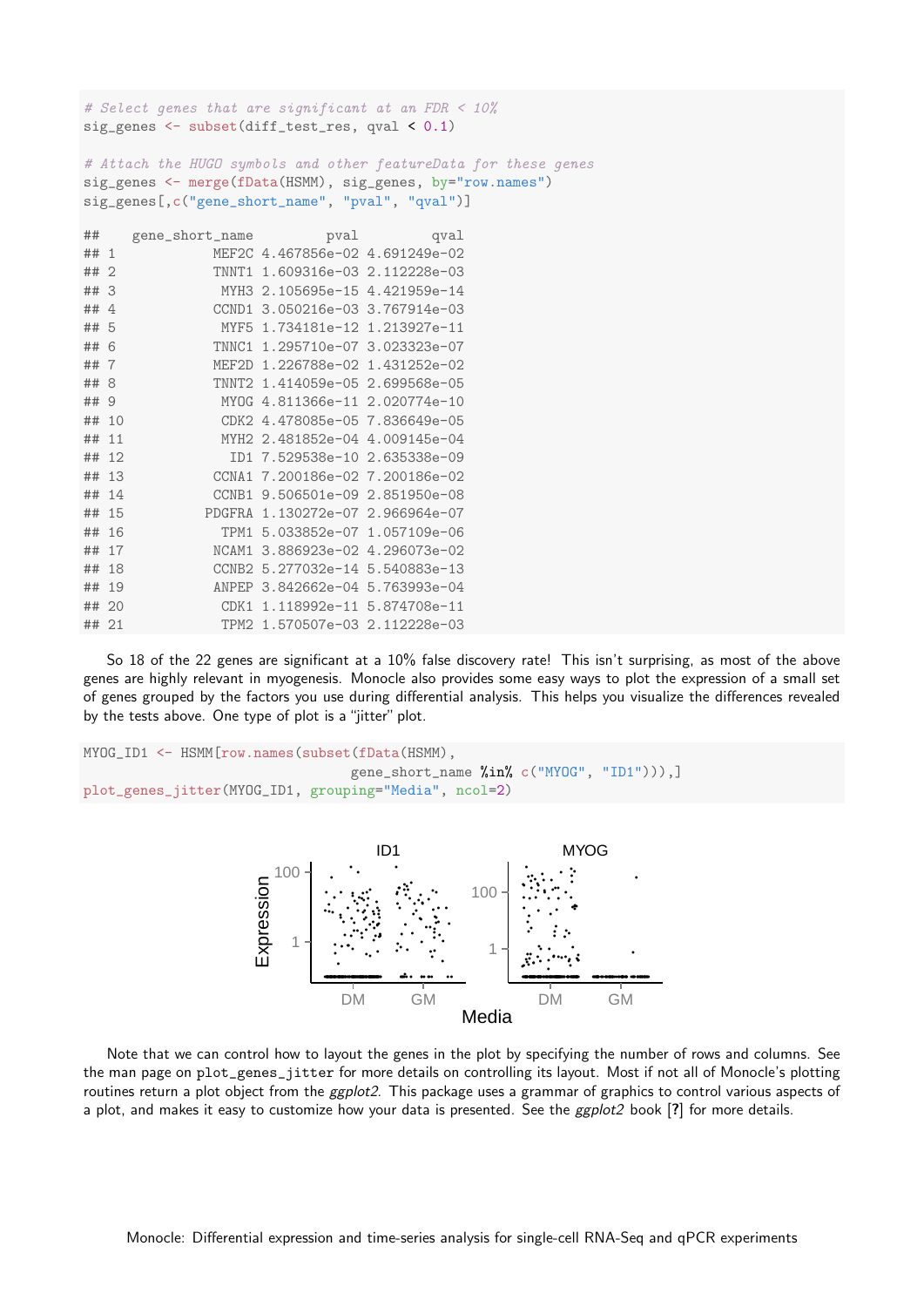#### 5 Ordering cells by progress

In many biological processes, cells do not progress in perfect synchrony. In single-cell expression studyies of processes such as cell differentiation, captured cells might be widely distributed in terms of progress. That is, in a population of cells captured at exactly the same time, some cells might be far along, while others might not yet even have begun the process. Monocle can informatically put the cells "in order" of how far they have progressed through the process you're studying. Monocle may even be able to find where cells diverge, with groups of cells proceeding down distinct paths. In this section, we will put a set of differentiating myoblasts in order of progress through myogenesis.

First, we must decide which genes we will use to define a cell's progress through myogenesis. Monocle orders cells by examining the pattern of expression of these genes across the cell population. Monocle looks for genes that vary in "interesting" ways (that is aren't just noisy), and uses these to structure the data. We ultimately want a set of genes that increase (or decrease) in expression as a function of progress through the process we're studying.

Ideally, we'd like to use as little prior knowledge of the biology of the system under study as possible. We'd like to discover the important ordering genes from the data, rather than relying on literature and textbooks, because that might introduce bias in the ordering. One effective way to isolate a set of ordering genes is to simply compare the cells collected at the beginning of the process to those at the end and find the differentially expressed genes, as described above. The command below will find all genes that are differentially expressed in response to the switch from growth medium to differentiation medium:

 $\#$ not  $run$ 

```
diff_test_res <- differentialGeneTest(HSMM[expressed_genes,], fullModelFormulaStr="expression~Media")
ordering_genes <- row.names (subset(diff_test_res, qval < 0.01))
```
However, for the sake of keeping the running time in this vignette short, we will leverage the developmental biology community's extensive knowledge of expression dynamics during skeletal myogenesis, and use the small set of genes discussed above.

```
ordering_genes <- row.names (subset(diff_test_res, qval < 0.1))
#Only use genes are detectably expressed in a sufficient number of cells
```
ordering\_genes <- intersect(ordering\_genes, expressed\_genes)

Once we have a list of gene ids to be used for ordering, we need to set them in the HSMM object, because the next several functions will depend on them.

HSMM <- setOrderingFilter(HSMM, ordering\_genes)

The genes we've chosen to use for ordering define the *state space* of the cells in our data set. Each cell is a point in this space, which has dimensionality equal to the number of genes we've chosen. So if there are 500 genes used for ordering, each cell is a point in a 500-dimensional space. For a number of reasons, Monocle works better if we can reduce the dimensionality of that space before we try to put the cells in order. In this case, we will reduce the space down to one with two dimensions, which we will be able to easily visualize and interpret while Monocle is ordering the cells.

HSMM <- reduceDimension(HSMM, use\_irlba=FALSE)

#### ## Reducing to independent components

Now that the space is reduced, it's time to order the cells. The call below has two important optional arguments. The first num\_paths allows Monocle to assign cells to one of several alternative fates. In this case, we know there are contaminating fibroblasts in the culture, so by setting  $num\_paths = 2$ , the fibroblasts wind up on their own trajectory in response to the serum switch, instead of getting mixed in with the myoblasts. The second important argument is the reverse flag. Monocle won't be able to tell without some help which cells are at the beginning of the process and which are at the end. The reverse flag tells Monocle to reverse the orientation of the entire process as it's being discovered from the data, so that the cells that would have been assigned to the end are instead assigned to the beginning, and so on.

HSMM <- orderCells(HSMM, num\_paths=2, reverse=TRUE)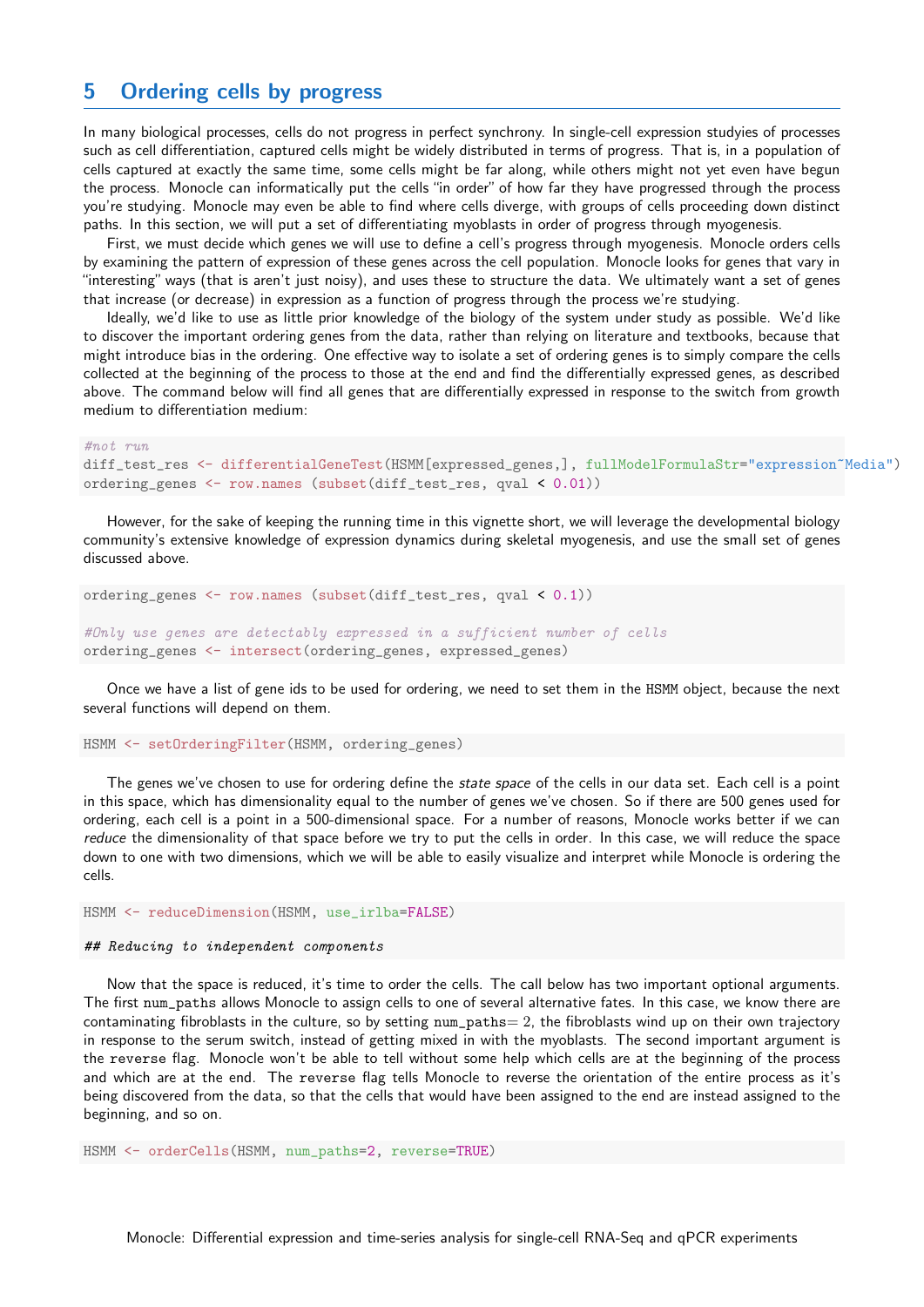

HSMM\_filtered <- HSMM[expressed\_genes, pData(HSMM)\$State != 3]

my\_genes <- row.names(subset(fData(HSMM\_filtered), gene\_short\_name %in% c("CDK1", "MEF2C", "MYH3")))

cds\_subset <- HSMM\_filtered[my\_genes,] plot\_genes\_in\_pseudotime(cds\_subset, color\_by="Hours")

![](_page_6_Figure_5.jpeg)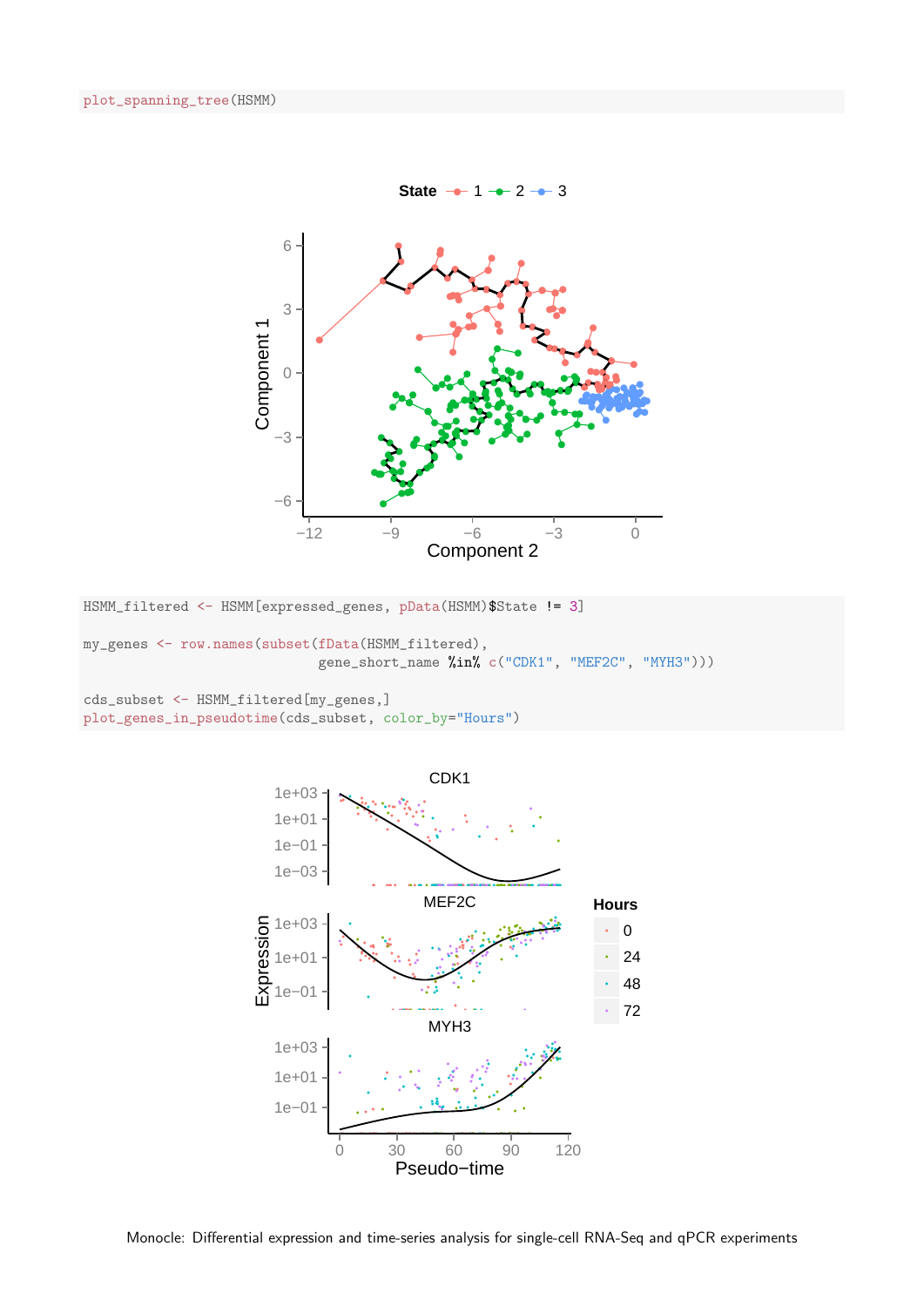#### <span id="page-7-0"></span>6 Advanced differential expression analysis

In this section, we'll explore how to use Monocle to find genes that are differentially expressed according to several different criteria. First, we'll look at how to use Monocle's classification of cell "States" to find genes that distinguish subpopulations of cells. Second, we'll look at how to find genes that are differentially expressed as a function of pseudotime, such as those that become activated or repressed during differentiation. Finally, you'll see how to perform multi-factorial differential analysis, which can help subtract the effects of confounding variables in your experiment.

To keep the vignette simple and fast, we'll be working with small sets of genes. Rest assured, however, that Monocle can analyze many thousands of genes even in large experiments, making it useful for discovering dynamically regulated genes during the biological process you're studying.

#### <span id="page-7-1"></span>6.1 Finding genes that distinguish cell type or state

During a dynamic biological process such as differentiation, cells might assume distinct intermediate or final states. When we ordered the myoblasts, we allowed them to ultimately select one of two outcomes. As discussed in Trapnell and Cacchiarelli et al, these two outcomes correspond to myoblasts and a contaminating fibroblast population (States 2 and 3) when cultured in low-mitogen medium (DM). Monocle also identified a third state (State 1), which corresponds to actively proliferating cells cultured in growth medium (GM). Let's look at several genes that should distinguish between fibroblasts and myoblasts in DM. We'll exclude all cells from state 1 for now.

```
to_be_tested <- row.names(subset(fData(HSMM),
                             gene_short_name %in% c("TBP", "MYH3", "NCAM1", "PDGFRA", "ANPEP")))
cds_subset <- HSMM[to_be_tested, pData(HSMM)$State != 1]
```
To test the effects of State on gene expression, we simply call differentialGeneTest on the genes we've selected. To specify that we want genes that differ between cells in State 2 vs. State 3, we have to specify a model formula. Monocle's differential expression analysis works essentially by fitting two models to the expression values for each gene, working through each gene independently. The simpler of the two models is called the full model. This model is essentially a way of predicting the expression value of the gene we're currently looking at as a function of whatever State Monocle's ordering routine assigned to it. The second model, called the reduced model, does the same thing, but it doesn't know the State for each cell. It has to come up with a reasonable prediction of the expression value for the gene that will be used for all the cells. Because the full model has more information about each cell, it will do a better job of predicting the expression of the gene in each cell. The question Monocle must answer for each gene is how much better the full model's prediction is than the reduced model's. The greater the improvement that comes from knowing the State of each cell, the more significant the differential expression result. This is a common strategy in differential analysis, and we leave a detailed statistical exposition of such methods to others.

To set up the test based on State, we simply call differentialGeneTest with a string specifying fullModelFormulaStr. We don't have to specify the reduced model in this case, because the default of expression 1 is what we want here.

```
diff_test_res <- differentialGeneTest(cds_subset, fullModelFormulaStr="expression~State")
diff_test_res <- merge(fData(HSMM), diff_test_res, by="row.names")
diff_test_res[,c("gene_short_name", "pval", "qval")]
```

| ##     | gene_short_name | pval                             | gval |
|--------|-----------------|----------------------------------|------|
| ## 1   |                 | MYH3 9.028576e-07 1.128572e-06   |      |
| $##$ 2 |                 | TBP 9.027216e-01 9.027216e-01    |      |
| ##3    |                 | PDGFRA 9.757446e-08 1.626241e-07 |      |
| ## 4   |                 | NCAM1 1.911788e-39 9.558938e-39  |      |
| ## 5   |                 | ANPEP 1.082550e-11 2.706374e-11  |      |

Note that all the genes are significantly differentially expressed as a function of State except the housekeeping gene TBP, which we're using a negative control. However, we don't know which genes correspond to myoblast-specific genes (those more highly expressed in State 2) versus fibroblast specific genes. We can again plot them with a jitter plot to see:

plot\_genes\_jitter(cds\_subset, color\_by="Media", nrow=1, ncol=NULL, plot\_trend=TRUE)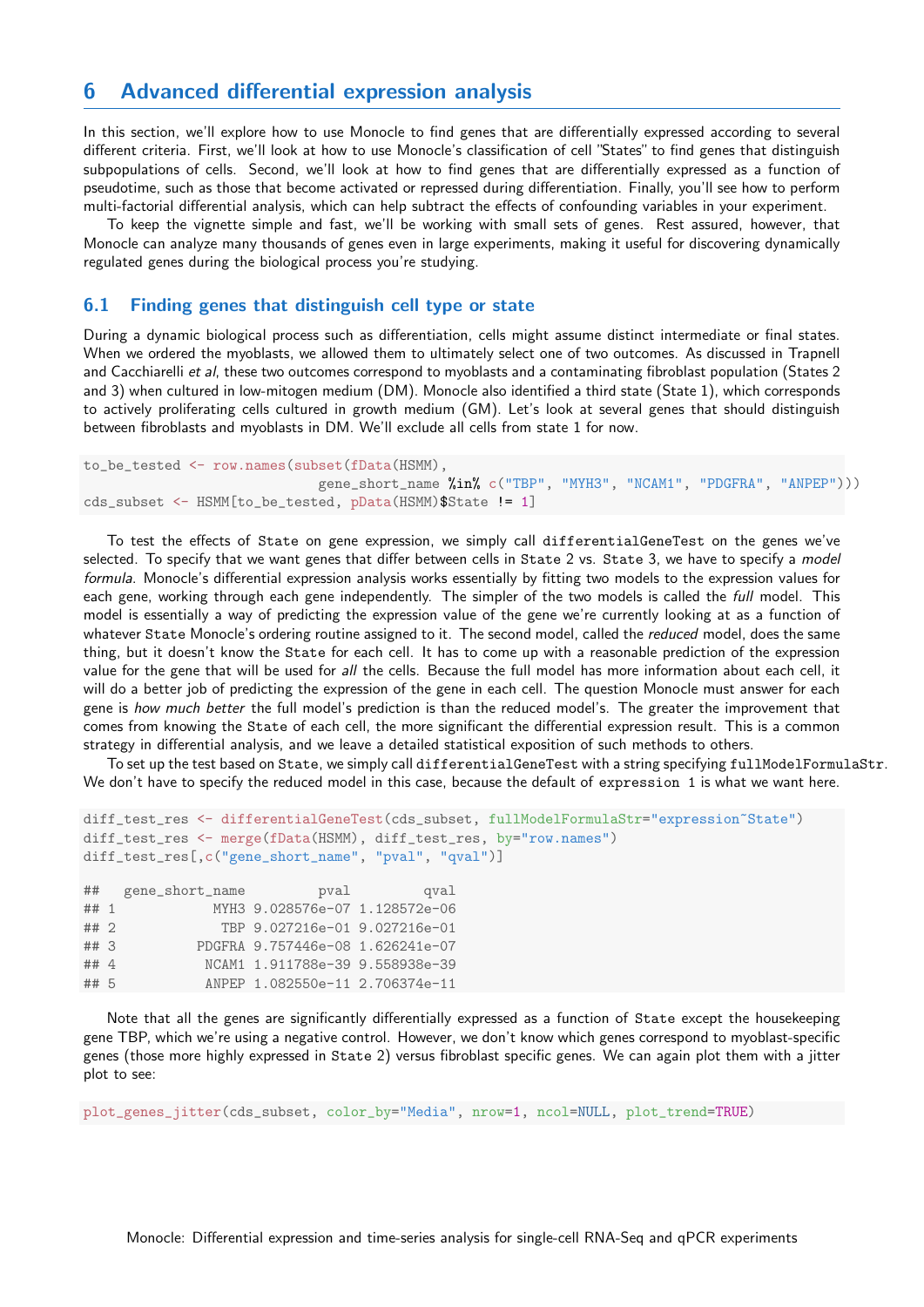![](_page_8_Figure_0.jpeg)

Note that we could also simply compute summary statistics such as mean or median expression level on a per-State basis to see this, which might be handy if we are looking at more than a handful of genes.

The differentialGeneTest function is actually quite simple "under the hood". The call above is equivalent to:

```
full_model_fits <- fitModel(cds_subset, modelFormulaStr="expression~State")
reduced_model_fits <- fitModel(cds_subset, modelFormulaStr="expression~1")
diff_test_res <- compareModels(full_model_fits, reduced_model_fits)
diff_test_res
```
Occassionally, as we'll see later, it's useful to be able to call fitModel directly.

#### <span id="page-8-0"></span>6.2 Finding genes that change as a function of pseudotime

Monocle's main job is to put cells in order of progress through a biological process (such as cell differentiation) without knowing which genes to look at ahead of time. Once it's done so, you can analyze the cells to find genes that changes as the cells make progress. For example, you can find genes that are significantly upregulated as the cells "mature". Let's look at a panel of genes important for myogenesis:

```
to_be_tested <- row.names(subset(fData(HSMM),
                             gene_short_name %in% c("MYH3", "MEF2C", "CCNB2", "TNNT1")))
cds_subset <- HSMM[to_be_tested, pData(HSMM)$State != 3]
```
Again, we'll need to specify the model we want to use for differential analysis. This model will be a bit more complicated than the one we used to look at the differences between State. Monocle assigns each cell a"pseudotime" value, which records its progress through the process in the experiment. The model can test against changes as a function of this value. Monocle uses the VGAM package to model a gene's expression level as a smooth, nonlinear function of pseudotime:

diff\_test\_res <- differentialGeneTest(cds\_subset, fullModelFormulaStr="expression~sm.ns(Pseudotime)")

The sm.ns function states that Monocle should fit a natural spline through the expression values to help it describe the changes in expression as a function of progress. We'll see what this trend looks like in just a moment. Other smoothing functions are available.

Once again, let's add in the gene annotations so it's easy to see which genes are significant.

```
diff_test_res <- merge(fData(HSMM), diff_test_res, by="row.names")
diff_test_res[,c("gene_short_name", "pval", "qval")]
## gene_short_name pval qval
## 1 MEF2C 7.101360e-16 7.101360e-16
## 2 TNNT1 9.301420e-21 1.860284e-20
## 3 MYH3 3.466043e-19 4.621390e-19
## 4 CCNB2 1.243065e-25 4.972262e-25
```
We can plot the expression levels of these genes, all of which show significant changes as a function of differentiation, using the function plot\_genes\_in\_pseudotime. This function has a number of cosmetic options you can use to control the layout and appearance of your plot.

Monocle: Differential expression and time-series analysis for single-cell RNA-Seq and qPCR experiments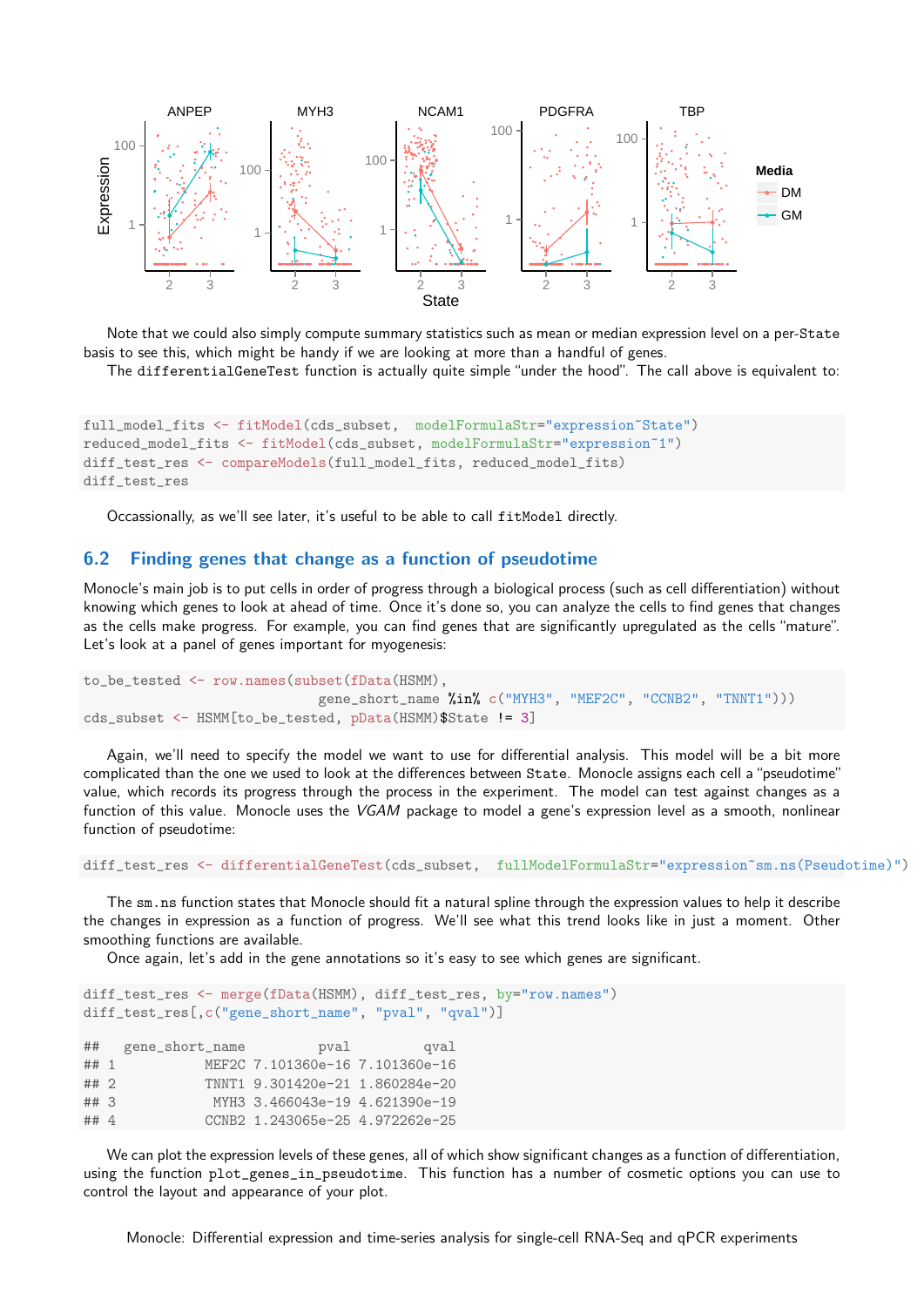![](_page_9_Figure_1.jpeg)

#### <span id="page-9-0"></span>6.3 Multi-factorial differential expression analysis

Monocle can perform differential analysis in the presence of multiple factors, which can help you subtract some factors to see the effects of others. In the simple example below, Monocle tests three genes for differential expression between State 2 and 3, while subtracting the effect of Hours, which encodes the day on which each cell was collected. To do this, we must specify both the full model and the reduced model. The full model captures the effects of both State and Hours, while the reduced model only knows about Hours.

When we plot the expression levels of these genes, we can modify the resulting object returned by plot\_genes\_jitter to allow them to have independent y-axis ranges, to better highlight the differences between cell states.

```
to_be_tested <- row.names(subset(fData(HSMM),
                           gene_short_name %in% c("MT2A", "REXO2", "HDAC4")))
cds subset <- HSMM[to be tested, pData(HSMM)$Media == "DM" & pData(HSMM)$State != 1]
diff_test_res <- differentialGeneTest(cds_subset,
                                    fullModelFormulaStr="expression~State * Hours",
                                    reducedModelFormulaStr="expression~Hours")
diff_test_res <- merge(fData(cds_subset), diff_test_res, by="row.names")
diff_test_res[,c("gene_short_name", "pval", "qval")]
## gene_short_name pval qval
## 1 HDAC4 6.912805e-01 6.912805e-01
## 2 REXO2 7.111737e-05 1.066761e-04
## 3 MT2A 9.821186e-09 2.946356e-08
plot genes jitter(cds subset, grouping="Hours", color by="State", plot trend=TRUE) + facet wrap( \degree featu
```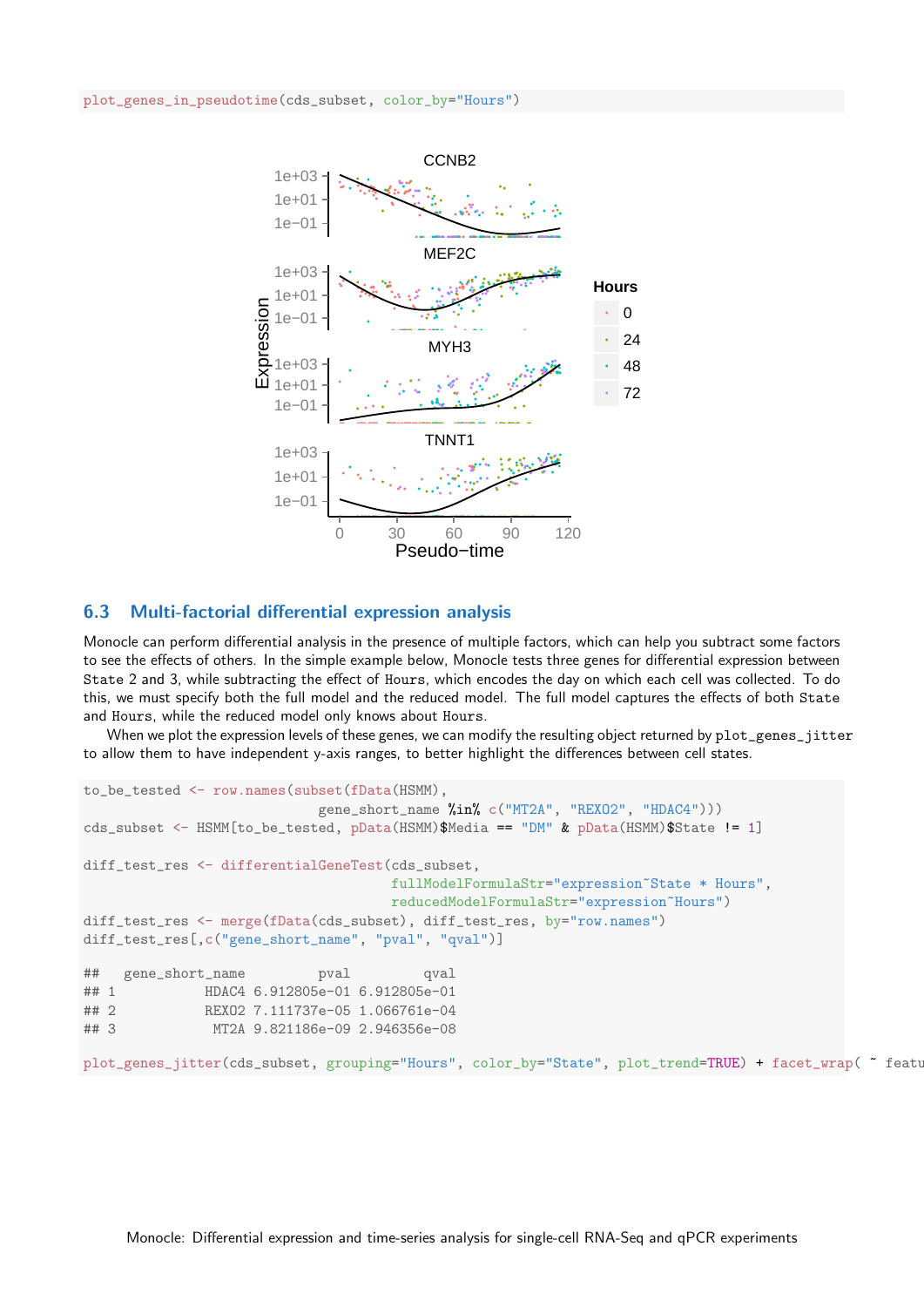![](_page_10_Figure_0.jpeg)

#### <span id="page-10-0"></span>7 Clustering genes by pseudotemporal expression pattern

A common question that arises when studying time-series gene expression studies is: "which genes follow similar kinetic trends"? Monocle can help you answer this question by grouping genes that have similar trends, so you can analyze these groups to see what they have in common. To do this, we'll first fit a smooth curve for each gene's expression trend as a function of pseudotime, then we'll group the genes according to similarity of these curves.

We start by using the model fitting function that's used during differential expression testing. This fitting procedure works gene by gene and can take a while, so we'll just work with 100 randomly chosen genes to keep the vignette small and fast.

```
sampled_gene_cds <- HSMM_filtered[sample(nrow(fData(HSMM_filtered)), 100),]
full_model_fits <- fitModel(sampled_gene_cds, modelFormulaStr="expression~sm.ns(Pseudotime, df=3)")
```
The full\_model\_fits list contains a model for each gene that we've chosen. We can generate a matrix of values where each row holds the predicted exression values for a gene over each cell, which correspond to the columns. Monocle provides the responseMatrix function to make this easy.

```
expression_curve_matrix <- responseMatrix(full_model_fits)
dim(expression_curve_matrix)
```
## [1] 100 212

Now we'll feed this matrix to a function, clusterGenes, that will cluster the genes into four groups:

```
clusters <- clusterGenes(expression_curve_matrix, k=4)
plot_clusters(HSMM_filtered[ordering_genes,], clusters)
```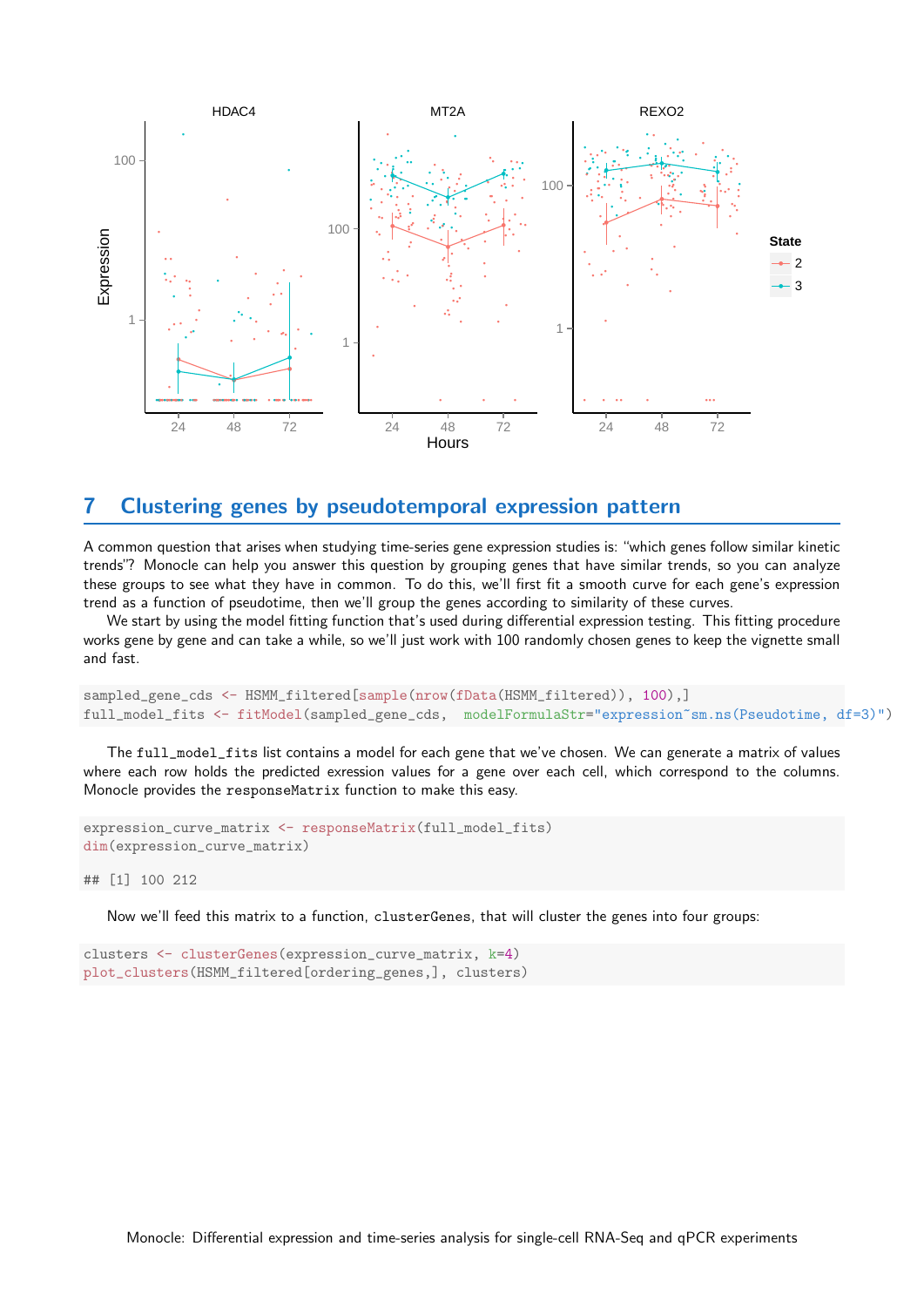![](_page_11_Figure_0.jpeg)

The plot\_clusters function returns a ggplot2 object showing the shapes of the expression patterns followed by the 100 genes we've picked out. The topographic lines highlight the distributions of the kinetic patterns relative to the overall trend lines, shown in red.

# <span id="page-11-0"></span>8 Citation

If you use Monocle to analyze your experiments, please cite:

```
citation("monocle")
##
## Cole Trapnell and Davide Cacchiarelli et al (2014): The dynamics
## and regulators of cell fate decisions are revealed by
## pseudo-temporal ordering of single cells. Nature Biotechnology
##
## A BibTeX entry for LaTeX users is
##
## @Article{,
## title = {The dynamics and regulators of cell fate decisions are revealed by pseudo-temporal order
## author = {Cole Trapnell and Davide Cacchiarelli and Jonna Grimsby and Prapti Pokharel and Shuqian
\# year = {2014},
## journal = {Nature Biotechnology},
## }
```
#### <span id="page-11-1"></span>9 Acknowledgements

Monocle was built by Cole Trapnell and Davide Cacchiarelli, with substantial design input John Rinn and Tarjei Mikkelsen. We are grateful to Sharif Bordbar, Chris Zhu, Amy Wagers and the Broad RNAi platform for technical assistance, and Magali Soumillon for helpful discussions. Cole Trapnell is a Damon Runyon Postdoctoral Fellow. Davide Cacchiarelli is a Human Frontier Science Program Fellow. Cacchiarelli and Mikkelsen were supported by the Harvard Stem Cell Institute. John Rinn is the Alvin and Esta Star Associate Professor. This work was supported by NIH grants 1DP2OD00667, P01GM099117, and P50HG006193-01. This work was also supported in part by the Single Cell Genomics initiative, a collaboration between the Broad Institute and Fluidigm Inc. This vignette was created